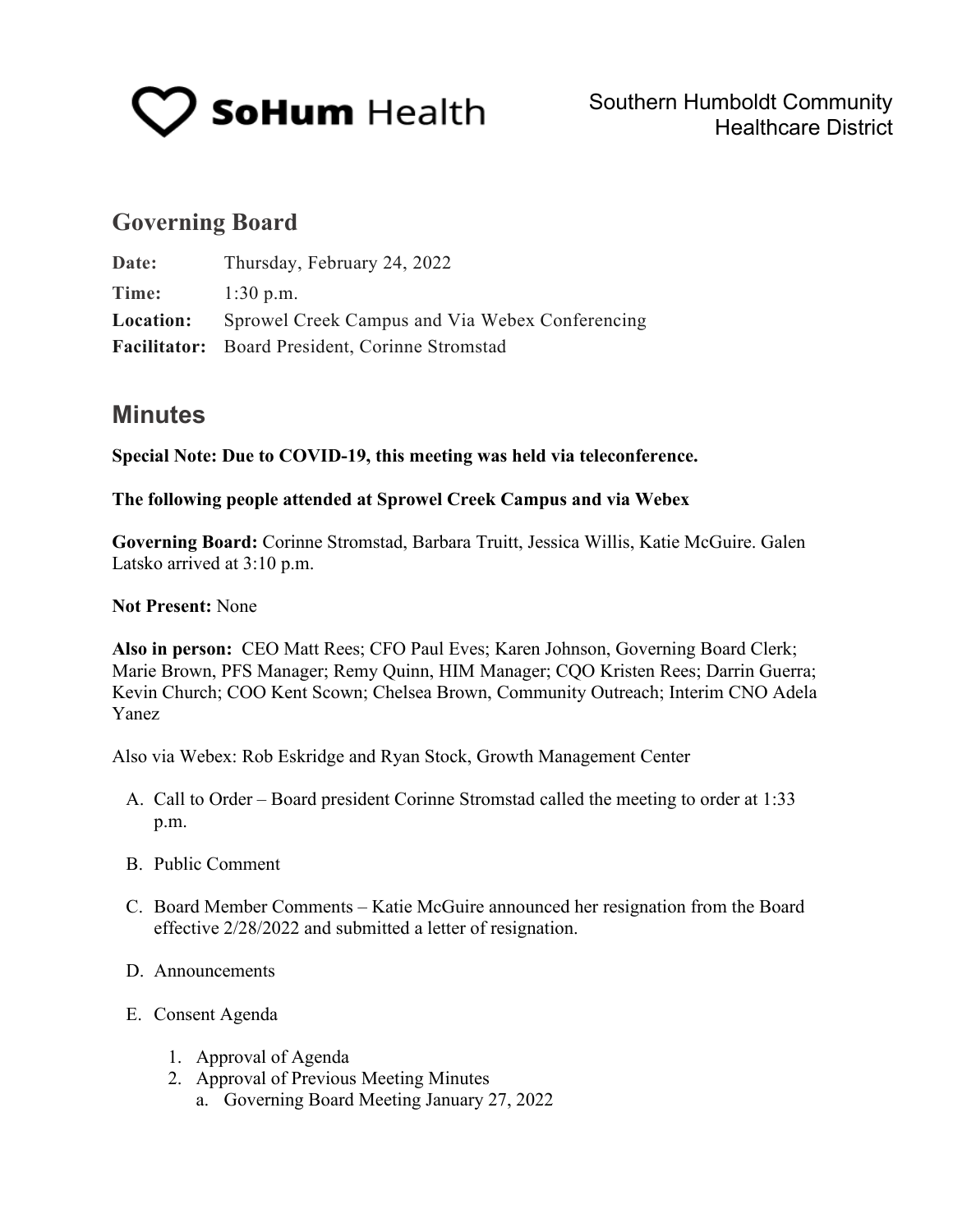| <b>Motion:</b>         | Jessica Willis moved to approve the previous minutes of January 27, |
|------------------------|---------------------------------------------------------------------|
|                        | 2022 and other consent agenda items.                                |
| Second:                | Katie McGuire                                                       |
| Ayes:                  | Corinne Stromstad, Barbara Truitt, Jessica Willis and Katie McGuire |
| Noes:                  | None                                                                |
|                        | Not Present: Galen Latsko                                           |
| <b>Motion carried.</b> |                                                                     |

3. **Approval of Resolution 22:07** – Brown Act Amendment AB 361 Subsequent to Resolution 21:17 to provide a 30-day extension until March 26, 2022.

|                        | <b>Motion:</b> Barbara Truitt made a motion to adopt Resolution 22:07, as described |  |  |
|------------------------|-------------------------------------------------------------------------------------|--|--|
|                        | above.                                                                              |  |  |
|                        | Second: Jessica Willis seconded the motion                                          |  |  |
|                        | Ayes: Corinne Stromstad, Katie McGuire, Barbara Truitt, and Jessica Willis          |  |  |
| Noes: None             |                                                                                     |  |  |
|                        | Not Present: Galen Latsko                                                           |  |  |
| <b>Motion carried.</b> |                                                                                     |  |  |

- F. Correspondence, Suggestions or Written Comments to the Board –
- G. Finance Report Paul Eves
	- **1. Approval of January, 2022 Finances and January Finance Minutes - Paul Eves – see report**
		- a. Total patient revenue \$1.8M, of which the retail pharmacy prescription revenue is \$162K.
		- b. Rate range check has been received from Partnership Health Plan.
		- c. Humboldt County property tax account is still not accurate. Paul hasn't been getting data from the county for months.
		- d. Balance sheet is very strong
		- **Motion:** Barbara Truitt moved to approve the Financials and Finance Committee minutes, as submitted for January, 2022.

Second: Katie McGuire

Ayes: Corinne Stromstad, Katie McGuire, Jessica Willis and Barbara Truitt

Noes: None

Not Present: Galen Latsko

### **Motion carried.**

- 2. PFS report January, 2022 –Marie Brown See report
	- a. HRG report January, 2022 Remy Quinn See report
		- We have legal changes that we're still adjusting to, and as a result, we've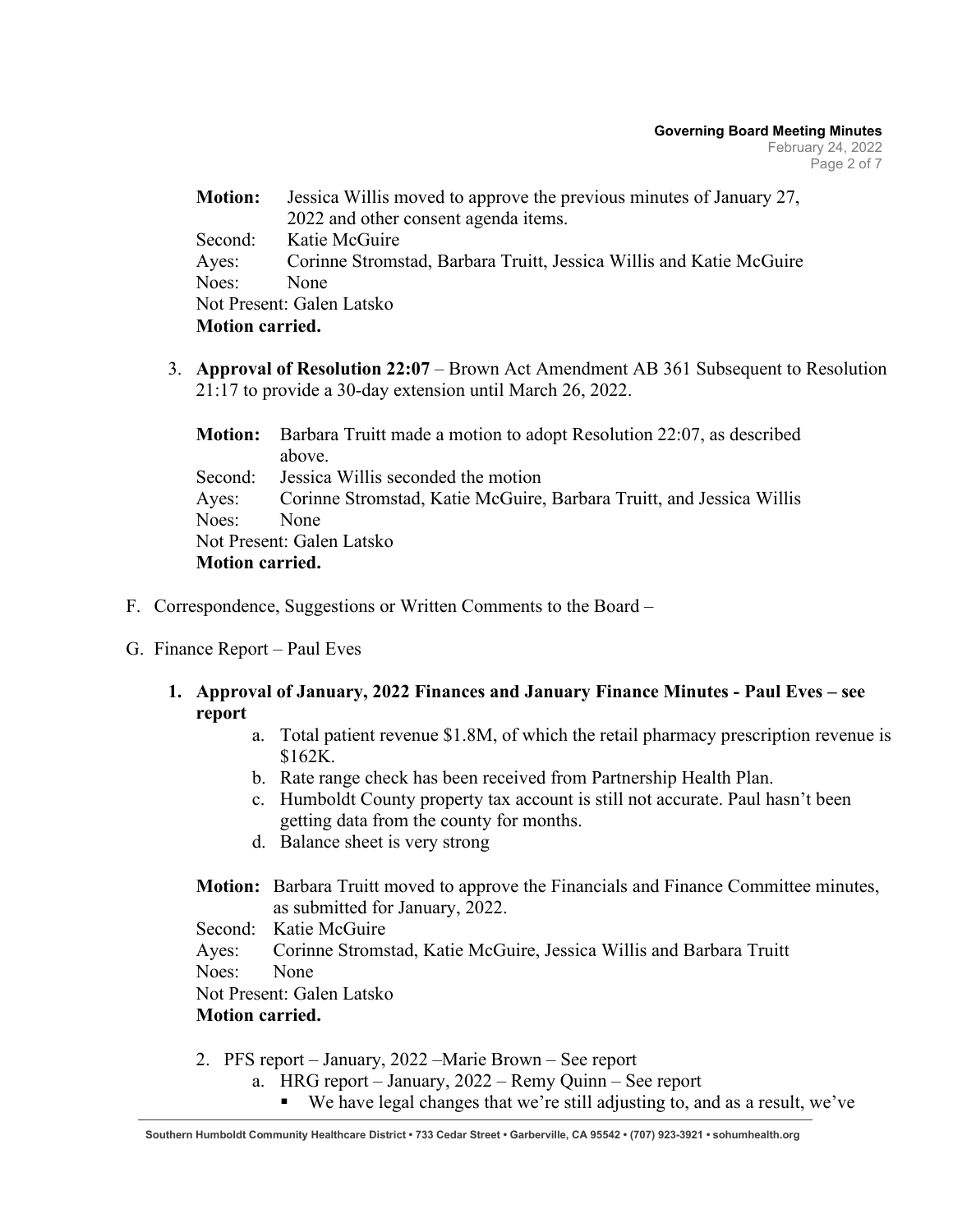made staffing adjustments. These changes are changing the bad debt timeline. We're still working on the pricing transparency (recent law change). We have the HRG Communication Log back up and running after several months.

- These legal changes are at the federal level and all hospitals are trying to figure out how to meet them. Very little information has been given out to help with how to meet them.
- H. Chief Nursing Officer's Reports Adela Yanez, Interim CNO see report
	- We have 5 traveling nurses right now. We should be down to 1 or 2 traveling nurses soon. Our goal is to have no traveling nurses by the end of the year.
	- We have two student RNs from College of the Redwoods. One is from Shelter Cove and is wanting to do clinicals here.
	- The Visiting Nurse needs to be local and familiar with the area. This position has slightly higher pay due to the travel. It was suggested having a  $2<sup>nd</sup>$  person along with the nurse due to burn out of the recent visiting nurses. Possibly a Certified Nursing Assistant (CNA) as 2nd person. Adela will work with April Barnhart, the new Clinic Nursing Manager, on this process.
	- We're working on how we will address family members of patients, especially those patients at end of life regarding testing for COVID, and fully vaccinated and boosted or not.
- I. Quality Assurance Performance Improvement Committee Report [H&S Code § 32155]–Kristen Rees, MPH, CPHQ, LSSGB, Chief Quality and Compliance Officer and Risk Manager – (Jan., April, July, Oct.) – No report
- J. Administrator's Report –Matt Rees, CEO
	- 1. Human Resources Quarterly Report Jennifer Baskin (Jan., April, July, Oct.)
	- 2. Foundation Report Chelsea Brown (May, Aug., Nov., Feb.) see report
		- The Foundation continues to receive donations.
		- Event May  $19<sup>th</sup>$  at Sprowel Creek in upper parking area to celebrate meeting the fundraising goal for the new hospital.
		- Community Outreach on Monday with Scott Sullivan, Jessica Gardner-Marino, Jackie Reyes, who speaks Spanish, and Kristen Rees
		- Another mailer has gone out. It should reach people in the next couple days.
		- Suggestion: When you have the children's vaccine clinics, it would be helpful if it wasn't while school was in session.
	- 3. Strategic Plan Mission, Vision and Values Rob and Ryan
		- Discussed was possibly changes to the Vision, Mission and Values.
		- Ideas were:
			- o Good medical knowledge from staff; compassion is lacking from the written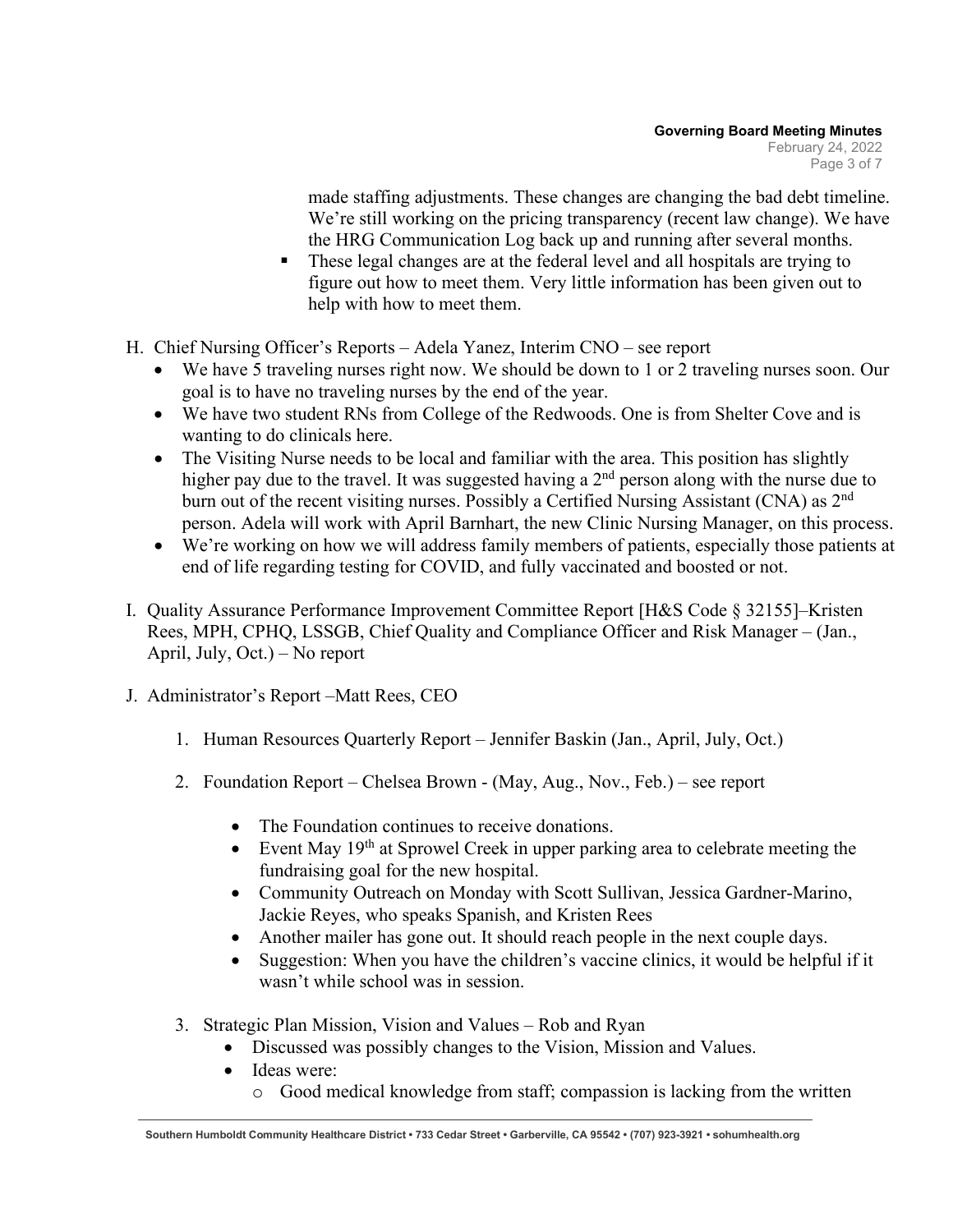statement; cultivating trust; provide the community with guidance/navigation thru healthcare and the social services and Area Aging 101 to help Medicare patients.

- o Mission, Vision and Values are focused more on technology and not addressing the human side.
- o Community Needs Assessment was first done 4 years ago. We should be doing them every 3 years.
- o Have specialists visit once a month to provide information to patients. Clinic providers can do telehealth with another provider. Also consider cardiologists and mental health providers.
- o We provided "distant site" telehealth visits once before, but haven't recently.
- o Core values add trust, integrity and community oriented.
- o Are the values as to the community, as to our values or what we want the public to perceive?
- o There will be a committee of some staff and 2 board members to tackle the Vision, Mission and Values and to come back in April with a suggestion. Matt will ask staff who wants to be involved. Remy Quinn and Barbara Truitt both expressed interest.
- GMC will email board members a summary let Rob and Ryan know if there are other issues to be added.
- Community Outreach Committee: Chelsea Brown, Scott Sullivan, Jessica Willis and Galen Latsko are on the committee.
- Board will talk with providers to see what ideas they may have for the Strategic Plan. Barbara will meet with Dr. Seth Einterz; Corinne will meet with Nick Vogel, Dr. Newdow and Dr. Hsu; Katie will talk with Linda; Jessica will talk with Laura Mojica and Dr. Emily Marshall.
- Ryan and Rob will be here for the March board meeting
- And phone call the week before.
- Wednesday March  $23^{rd}$  in the AM  $9:00$  Noon for the Admin Team and a few managers.
- Board and Administration that are invited should be available on Wednesday, March  $23^{\text{rd}}$  $2:00 - 5:30$  in the afternoon.
- Thursday, March  $24<sup>th</sup>$  in the morning 9:00 Noon. Board and planning team. (Admin and a few others.)
- 4. Matt Rees
	- Did a presentation to Rotary on Tuesday with Katherine and Adam
	- April Barnhart started today as Clinic Nurse Manager.
	- Pharmacy topped 244 in one day. This is the highest ever.
	- Be aware of current world events that could disrupt supplies and fuel.
	- Pay increase has helped us bring on a couple of nurses
	- Heating in SNF unit We had an old unit that was broke, we put in a temporary unit that didn't work. We found enough pieces to fix old one, but we still have to put in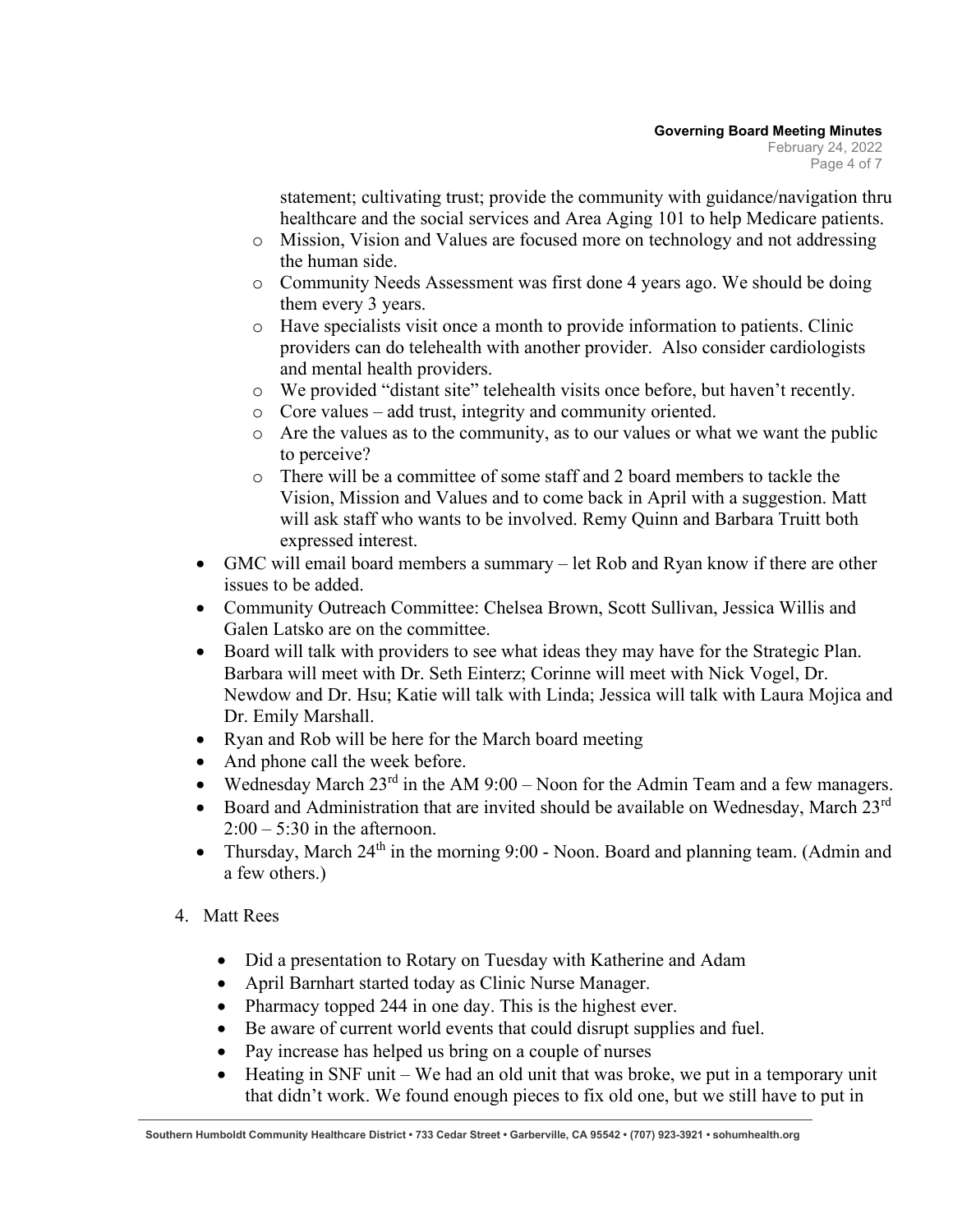back in slot where it belongs. It was fixed within the 30-day timeline allowed.

- A bid received for the architecture for the utility infrastructure. We need to replace the generator, 1 bid out of Woodland, was much higher than we expected \$5.6M. Special Board meeting is needed for the very soon. Options: 1. We can reject it, but must substantially change the project, for example remove heating/HVAC before it can go out to bid again. 2. Accept, as is. Without this project will we continue to have nursing home? No! This is project for the hospital side (Radiology to SNF), the community values the SNF, and this project lays the groundwork for the future expansion of SNF.
- Webex and in person at Sprowel Creek Campus, Room 106 Tuesday 3/1/22 at 10:00 a.m. for a Special Board Meeting, 1 hour long for a discussion and possibly a decision.
- K. Old Business none
- L. New Business
	- 1. QAPI Plan next month
	- 2. Policies and Procedures None
	- 3. Review Governing Board Policies and Procedures and Bylaws for April's meeting (see separate packet). Be prepared for a discussion next month on these.
	- 4. CEO Evaluation Process Matt will get ahold of ACHD's evaluation process he used for their CEO. Matt will distribute it to the Board members. Some questions will be appropriate for staff to fill out, not just Board members.
	- M. Meeting Evaluation long meeting
	- N. Parking Lot
		- 1. Governing Board retreat
	- O. Next Meetings:
		- 1. Special Governing Board Meeting, Thursday, February 24, 2022 at 3:30 p.m.
		- 2. Policy Development Committee, Wednesday, March 9, 2022 at 11:00 a.m. Barbara will attend each time, and we can have a  $2<sup>nd</sup>$  Board member attend also.
		- 3. QAPI Meeting Wednesday, March 9, 2022 at 10:00 a.m. Barbara will attend and this will be a hybrid meeting.
		- 4. Governing Board Meeting March 24, 2022 at 1:30 p.m.
	- P. Adjourn to Closed Session 4:11 p.m.
	- Q. Closed Session opened at 4:17 p.m.
		- 1. Approval of Previous Closed Session Minutes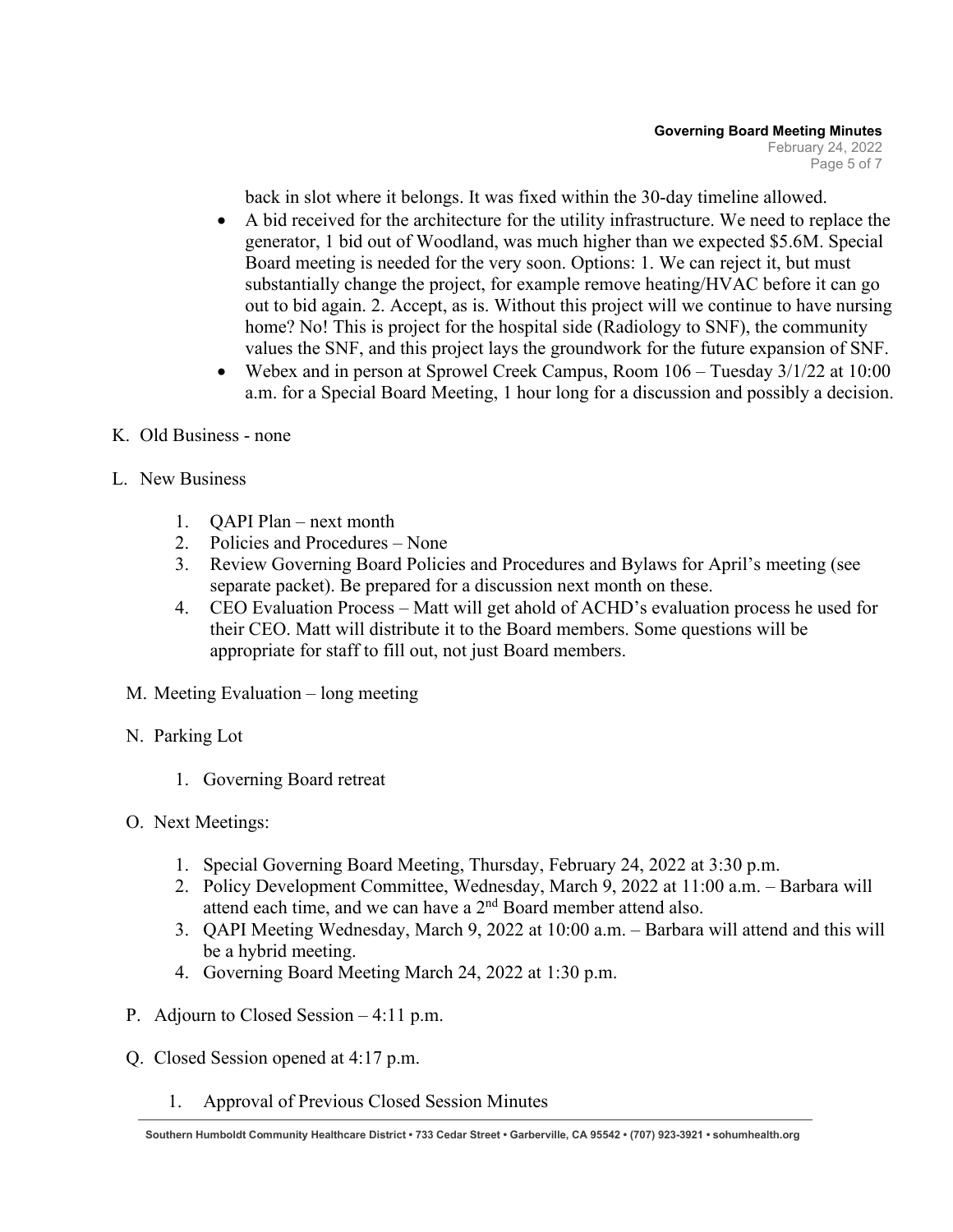- a. Closed Session Governing Board Meeting January 27, 2022
- 2. Compliance and Risk Report [H&S Code § 32155] Kristen Rees, MPH, CPHQ, LSSGB, Chief Quality and Compliance Officer and Risk Manager – No written report
- 3. Clinic Service Review [H&S Code § 32155] Adela Yanez, Interim CNO No written report
- 4. Medication Error Reduction Plan Report [H&S Code § 32155] Adela Yanez, Interim CNO – see plan submitted
- 5. Medical Staff Appointments/Reappointments [Gov. Code § 54957] a. Dr. Joseph Rogers, 60-day extension for reappointment application, 02/24/22 to 04/25/22
- 6. Next Regular Meeting:
	- a. Governing Board Meeting, Thursday, March 24, 2022 at 1:30 p.m.
- R. Adjourned Closed Session at 4:17 p.m.
- S. Resumed Open Session at 4:17 p.m.
	- 1. The following actions were taken at closed session

**Motion:** Jessica Willis moved to approve the Previous closed session minutes of January 27, 2022. Second: Katie McGuire Ayes: Galen Latsko, Barbara Truitt, Jessica Willis, Katie McGuire and Corinne Stromstad Noes: None Not Present: None Motion carried.

T. Adjourned Open Session at 4:36 p.m.

#### Abbreviations

| ACHD        | Association of California Healthcare Districts | ACLS       | Advanced Cardiac Life Support Certification |
|-------------|------------------------------------------------|------------|---------------------------------------------|
| AR          | <b>Accounts Receivable</b>                     | <b>BLS</b> | Basic Life Support Certification            |
| CAIR        | California Immunization Registry               | <b>CEO</b> | Chief Executive Officer                     |
| CFO         | Chief Financial Officer                        | CMS        | Centers for Medicare and Medicaid Services  |
| CNO         | Chief Nursing Officer                          | COO        | Chief Operating Officer                     |
| <b>CPHO</b> | Certified Professional in Healthcare Quality   | COO        | Chief Quality Officer                       |
| <b>EMR</b>  | Electronic medical record                      | ER         | <b>Emergency Room</b>                       |
| <b>FTE</b>  | Full Time Equivalent/Full Time Employee        | <b>HIM</b> | Health Information Management               |

**Southern Humboldt Community Healthcare District • 733 Cedar Street • Garberville, CA 95542 • (707) 923-3921 • sohumhealth.org**